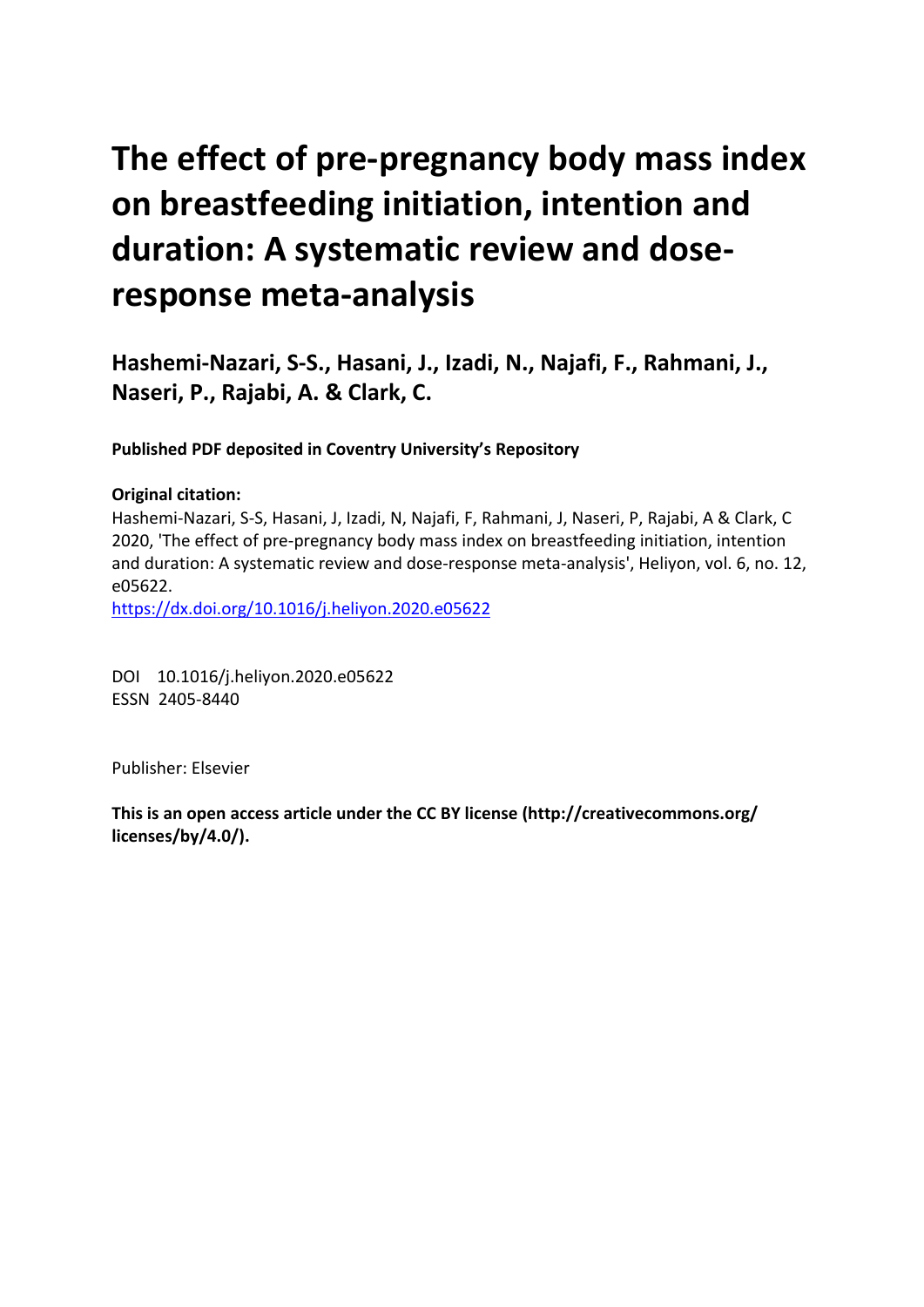#### [Heliyon](https://doi.org/10.1016/j.heliyon.2020.e05622) 6 (2020) e05622

Contents lists available at [ScienceDirect](www.sciencedirect.com/science/journal/24058440)

# **Helivon**

journal home page: www.cell.com/helixon/helixon/helixon/helixon/helixon/helixon/helixon/helixon/helixon/helixon/helixon/helixon/helixon/helixon/helixon/helixon/helixon/helixon/helixon/helixon/helixon/helixon/helixon/helix

Review article

# The effect of pre-pregnancy body mass index on breastfeeding initiation, intention and duration: A systematic review and dose-response meta-analysis

Seyed-S[a](#page-1-0)eed Hashemi-Nazari <sup>a</sup>, Jalil Hasani <sup>[b](#page-1-1)</sup>, Neda Izadi ʿʿ, Farid Najafi <sup>[d,](#page-1-3)[\\*\\*](#page-1-4)</sup>, Jamal Rahmani <sup>[e](#page-1-5)</sup>, Parisa Naseri <sup>[f](#page-1-6)</sup>, Abdolhalim Rajabi <sup>[g](#page-1-7)</sup>, Cain Clark <sup>[h](#page-1-8)</sup>

<span id="page-1-0"></span>a Prevention of Cardiovascular Disease Research Center, Department of Epidemiology, School of Public Health and Safety, Shahid Beheshti University of Medical Sciences, Tehran, Iran

<span id="page-1-1"></span><sup>b</sup> Torbat Jam Faculty of Medical Sciences, Torbat Jam, Iran

<span id="page-1-2"></span><sup>c</sup> Student Research Committee, Department of Epidemiology, School of Public Health and Safety, Shahid Beheshti University of Medical Sciences, Tehran, Iran

<span id="page-1-3"></span><sup>d</sup> Department of Epidemiology, Research Center for Environmental Determinants of Health (RCEDH), Kermanshah University of Medical Sciences, Kermanshah, Iran

<span id="page-1-5"></span>e Department of Community Nutrition, Faculty of Nutrition and Food Technology, National Nutrition and Food Technology Research Institute, Shahid Beheshti University of

<span id="page-1-6"></span><sup>f</sup> Research Center for Social Determinants of Health, Research Institute for Endocrine Sciences, Shahid Beheshti University of Medical Sciences, Tehran, Iran

<span id="page-1-7"></span><sup>g</sup> Environmental Health Research Center, Faculty of Health, Golestan University of Medical Sciences, Gorgan, Iran

<span id="page-1-8"></span>h Centre for Sport, Exercise and Life Sciences, Coventry University, Coventry, CV1 5FB, United Kingdom

#### ARTICLE INFO ABSTRACT

Keywords: Public health Women's health Reproductive medicine Obstetrics and gynecology Reproductive system Clinical research Pre-pregnancy Body mass index Breastfeeding Initiation Duration

Overweight and obesity not only are major risk factors for number of chronic diseases, but also a risk factor for pregnancy complications in women. The present study aims to investigate the association between pre-pregnancy BMI and the persistence and duration of BF. The electronic databases including Medline (PubMed), Scopus, Embase, Web of Science and Google Scholar were searched for papers with titles and/or abstracts including one of our keywords and published up to 15 April 2019. For dose-response relationship, the two-stage random-effects meta-analysis was performed using the "dosresmeta" function in <sup>R</sup> software. Thirty-two studies with the effect of pre-pregnancy BMI on BF initiation, intention and duration were included in the present study. Based on crude and adjusted OR models, the risk of BF cessation increased by  $4\%$  (OR = 1.04; 95% CI: 1.02–1.05) with an increase in a unit of BMI. In addition, based on crude and adjusted RR models, the risk of BF cessation increases by 2% and 1% (crude RR = 1.02; 95% CI: 1.01–1.03 and adjusted RR = 1.01; 95% CI: 0.99–1.02) with an increase in one unit of BMI. Based on the result, the health care professionals and other key stakeholders should be aware of the impact excess weight, and that women who are overweight or obese should be encouraged with continued access to guidance, counseling and support, starting from conception, to maximize BF outcomes.

mulation, and are a risk for general health [\[1\]](#page-7-0). Given that the prevalence countries [\[4\]](#page-7-3). of obesity has increased, universally, it has become a global public health Overweight and obesity not only are major risk factors for the number concern [\[2\]](#page-7-1). The prevalence of overweight and obesity has almost tripled of chronic diseases, including diabetes, cardiovascular diseases, and between 1975 and [2](#page-7-1)016 and has reached an epidemic in the world. Ac- cancer, but also a risk factor for pregnancy complications in women [2]. cording to the world health organization (WHO) in 2016, more than 1.9 According to recent studies; hypertension, preeclampsia, gestational

1. Introduction million people each year die as a result of being overweight or obesity [[3](#page-7-2)]. In the past, obesity was associated with high-income countries, Overweight and obesity are defined as abnormal or excess fat accu- however, it is now also prevalent in both low- and middle-income

billion adults were overweight and 650 million were obese. At least 2.8 diabetes, cesarean section, long delivery, intrauterine fetal death and

<https://doi.org/10.1016/j.heliyon.2020.e05622>

Received 3 July 2020; Received in revised form 28 September 2020; Accepted 25 November 2020

2405-8440/© 2020 The Authors. Published by Elsevier Ltd. This is an open access article under the CC BY license ([http://creativecommons.org/licenses/by/4.0/\)](http://creativecommons.org/licenses/by/4.0/).





### **P** CellPress

Medical Sciences, Tehran, Iran

<sup>\*</sup> Corresponding author.

<span id="page-1-4"></span><sup>\*\*</sup> Corresponding author.

E-mail addresses: [neda.izady@yahoo.com](mailto:neda.izady@yahoo.com) (N. Izadi), [farid\\_n32@yahoo.com](mailto:farid_n32@yahoo.com) (F. Najafi).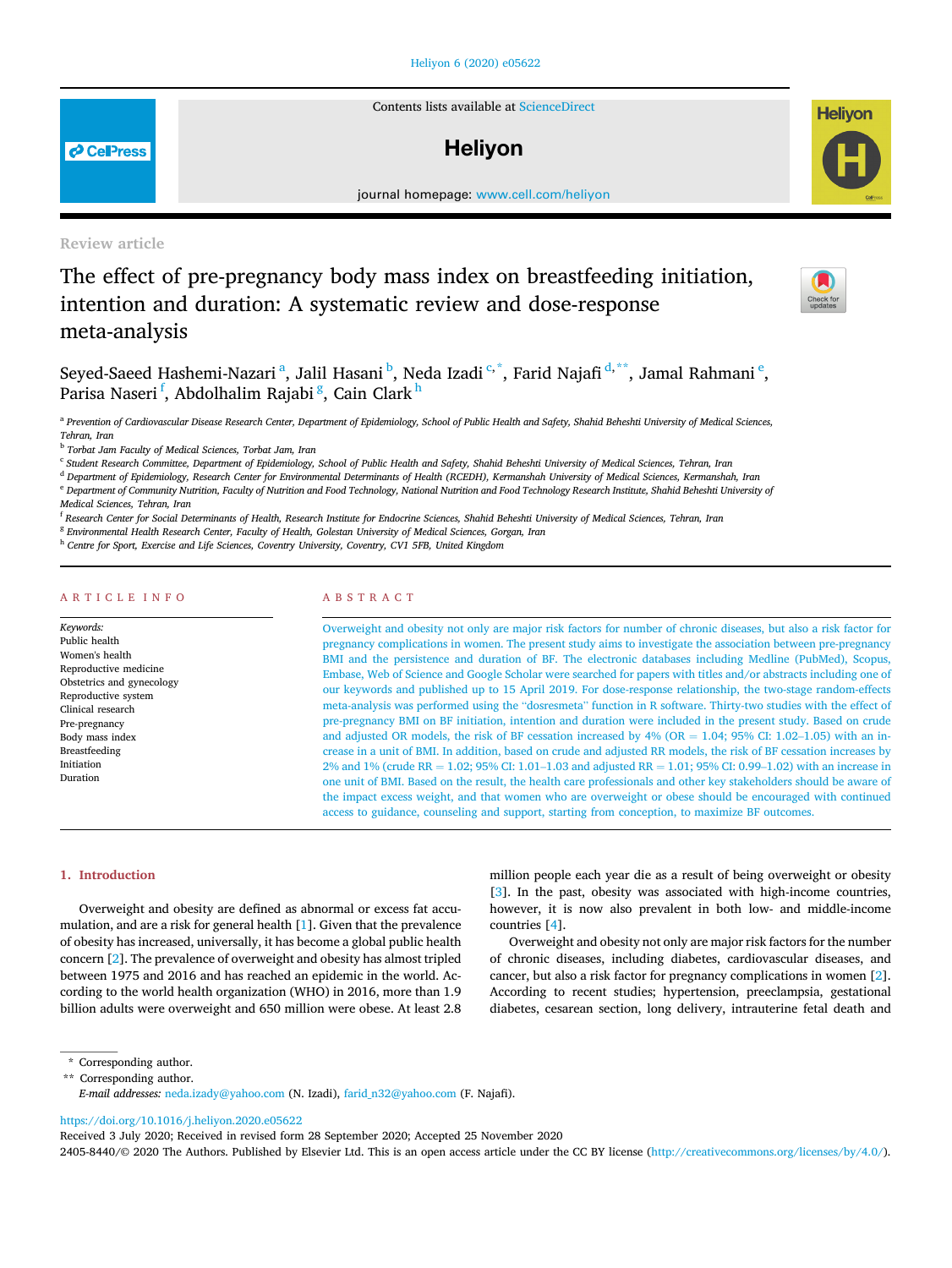congenital anomalies in obese mothers are more common than others [\[5,](#page-7-4) [6](#page-7-5)]. Women with high body mass index (BMI) have delays in establishing lactation after giving birth. In addition, overweight and obesity increase the risk of early cessation of breastfeeding (BF) [\[7\]](#page-7-6). In fact, BF can reduce the risk of infectious disease and overweight and obesity among children [[8](#page-7-7)]. The World Health Organization (WHO) recommends that exclusive/full breastfeeding (EBF) should continue to 6 months of age, with the gradual addition of complementary foods until 24 months of age [[1](#page-7-0)]. Worldwide, about 45% of infants are breastfed within the first hour after birth, and data from 2011 to 2017 indicate that only 40% of infants between 0 and 6 months of age are exclusively breastfed [[9](#page-7-8)]. According to data from WHO, 39% of women aged older than 18 years old were overweight around the world in 2016 [\[1,](#page-7-0)[10\]](#page-7-9). Studies show that women with pre-pregnancy underweight, overweight, and obesity, are less likely to initiate breastfeeding and/or continue EBF and/or any breastfeeding (ABF) to recommended time [[11,](#page-7-10) [12](#page-8-0), [13,](#page-8-1) [14](#page-8-2)].

In current systematic reviews, women with pre-pregnancy overweight and obesity were less likely to initiate BF and continue with EBF. However, antecedent evidence does not consider a dose-response association between maternal BMI and EBF/ABF [[8](#page-7-7)[,15](#page-8-3), [16](#page-8-4), [17,](#page-8-5) [18\]](#page-8-6). Therefore, in the present study, the association between pre-pregnancy body mass index and the persistence and duration of BF will be investigated in a systematic review and dose-response meta-analyses.

#### 2. Methods

#### 2.1. Search strategy

Five electronic databases including Medline (PubMed), Scopus, Embase, Web of Science and Google Scholar were searched for papers with titles and/or abstracts including one of our keywords and published up to 15 April 2019. Different combinations of general keywords, MeSH and Emtree terms were: "BMI", "Body Mass Index", "Overweight", "Obesity", "Breast Feeding", "Breast Feeding Initiation", "Breast Feeding Intensity", "Breast Feeding Duration", "Cross-Sectional Studies", "Cohort Studies", "Case-Control Studies", "Prospective Studies", and "Retrospective Studies" (Appendix 1). Duplicate papers were checked and deleted. In addition, if the full-text of paper were unavailable, we requested the paper from the author via email. We used the abstracts of paper (if there were enough information and data) or papers were excluded from the study where the author did not answer.

#### 2.2. Study selection

All English observational studies on pre-pregnancy BMI and breastfeeding initiation, intention and duration were included. The title and abstract of publications were screened.

The criteria for inclusion of studies in the meta-analysis were:

- 1. The study was included if enough information about pre-pregnancy BMI before significant weight gain was available. Therefore, all studies in which there was a record of first BMI within the first trimester or earlier, either self-reported, by interview or recorded in a medical report by measurement were included.
- 2. Women with a pregnancy
- 3. Primary observational studies

In addition, we excluded studies:

- 4. With <sup>a</sup> report of "maternal BMI" [[17,](#page-8-5)[19,](#page-8-7) [20](#page-8-8), [21\]](#page-8-9).
- 5. Without mention of BMI type (pre-pregnancy or maternal BMI)
- 6. Those studies in which overweight was the reference group [\[22](#page-8-10)[,23](#page-8-11)]. 7. If they used a common data set in several studies. In these cases, a newer study with the most information was included in the analysis [[13,](#page-8-1)[24,](#page-8-12)[25](#page-8-13)].
- 8. Also, the studies which had not reported the odds ratio (OR), relative risk (RR), hazard ratio (HR), confidence interval (CI) or standard error (SE), the percent or the number of initiation or intention of BF and the number of BMI in each category or inadequate data to calculate them
- 9. Case reports, letter to editor and previous systematic reviews or metaanalyses

#### 2.3. Screening and data extraction

The relevant publications were reviewed independently by two authors using EndNote X8 software. Discrepancies between authors were resolved by consensus or if they did not reach to agreement an expert provided the final result. Then, qualified studies were obtained for fulltext screening. The three authors extracted the information in order to identify eligible studies. After the final evaluation, the following information was extracted: the name of the first author, date of publication, country, sample size, study design, the number of BMI group, percent or the number of initiation and intention of BF, mean or median duration of BF, crude and adjusted OR, RR & HR and 95% confidence interval (CI). For the purpose of this study, the dose (the mean for each BMI category) was calculated based on Najafi et al, study [[26\]](#page-8-14), so that, doses were defined as:

BMI:  $18.5-24.9 = 21.7$ ; BMI:  $25-29.9 = 27.45$ ; BMI:  $30-34.9 =$ 32.45; BMI:  $35-39.9 = 37.45$ 

BMI:  $19.8-26 = 22.9$ ; BMI:  $20-24.9 = 22.4$ ; BMI:  $19-26 = 22.5$ ; BMI:  $26-29 = 27.5$ ; BMI:  $30-39.9 = 35$ ; BMI:  $40-49.9 = 45$ 

BMI 20 = 18.5; BMI<25 = 21; BMI 25 = 30; BMI<30 = 23.7; BMI  $30 = 34.6$ ; BMI  $35 = 38.5$ . Also, considering 18 for BMI 18.5, 41 for BMI 40 and 51 for BMI 50.

In addition, for those studies in which there was a report for number and/or percent of initiation/intention of BF by levels of BMI, we calculated the crude OR/RR [\[2,](#page-7-1)[11](#page-7-10)[,22](#page-8-10)[,27](#page-8-15)[,28](#page-8-16)[,29](#page-8-17)[,30](#page-8-18)[,31](#page-8-19),[32\]](#page-8-20). In order to calculate OR for the association between levels of BMI and BF, and if the authors used the non-initiation/intention group as reference, we calculated OR by the proportion of non-initiation/intention of BF to initiation/intention of BF (by using the reciprocal characteristic of OR) [\[1](#page-7-0)[,7,](#page-7-6) [27,](#page-8-15)[33,](#page-8-21) [34](#page-8-22), [35](#page-8-23), [36](#page-8-24), [37](#page-8-25), [38,](#page-8-26) [39,](#page-8-27) [40](#page-8-28), [41](#page-8-29)]. Also, in a study by Hilson et al. (2006) [[42\]](#page-8-30), we used values for adjusted ORs and RRs for a group of women "within IOM" as they placed normal-weight women (within IOM) as the reference group for all other strata and BMIs.

All procedures performed in studies involving data extracted from articles were in accordance with the ethical standards of the Shahid Beheshti University of Medical Sciences research committee and with the 1964 Helsinki declaration and its later amendments or comparable ethical standards.

#### 2.4. Quality assessment of studies

The quality of included studies, was assessed using the Newcastle-Ottawa quality assessment scale for cohort, case-control and crosssectional studies [\[43](#page-8-31)], based on criteria including: the type of study, sample size, participant selection, representativeness of the sample (case or expose group), adequacy of follow up, comparability and method of ascertainment for cases and controls. Finally, 40 studies with high and medium quality were included in the analyses.

#### 2.5. Statistical analysis

The "metaprop" and "metan" command was performed to aggregate data from studies using Stata software (version 12) and fixed or randomeffects models were applied based on the degree of heterogeneity between the studies and significance of the Cochran's Q-test or a large Higgins and Thompson's  $I^2$  value. The cumulative meta-analysis was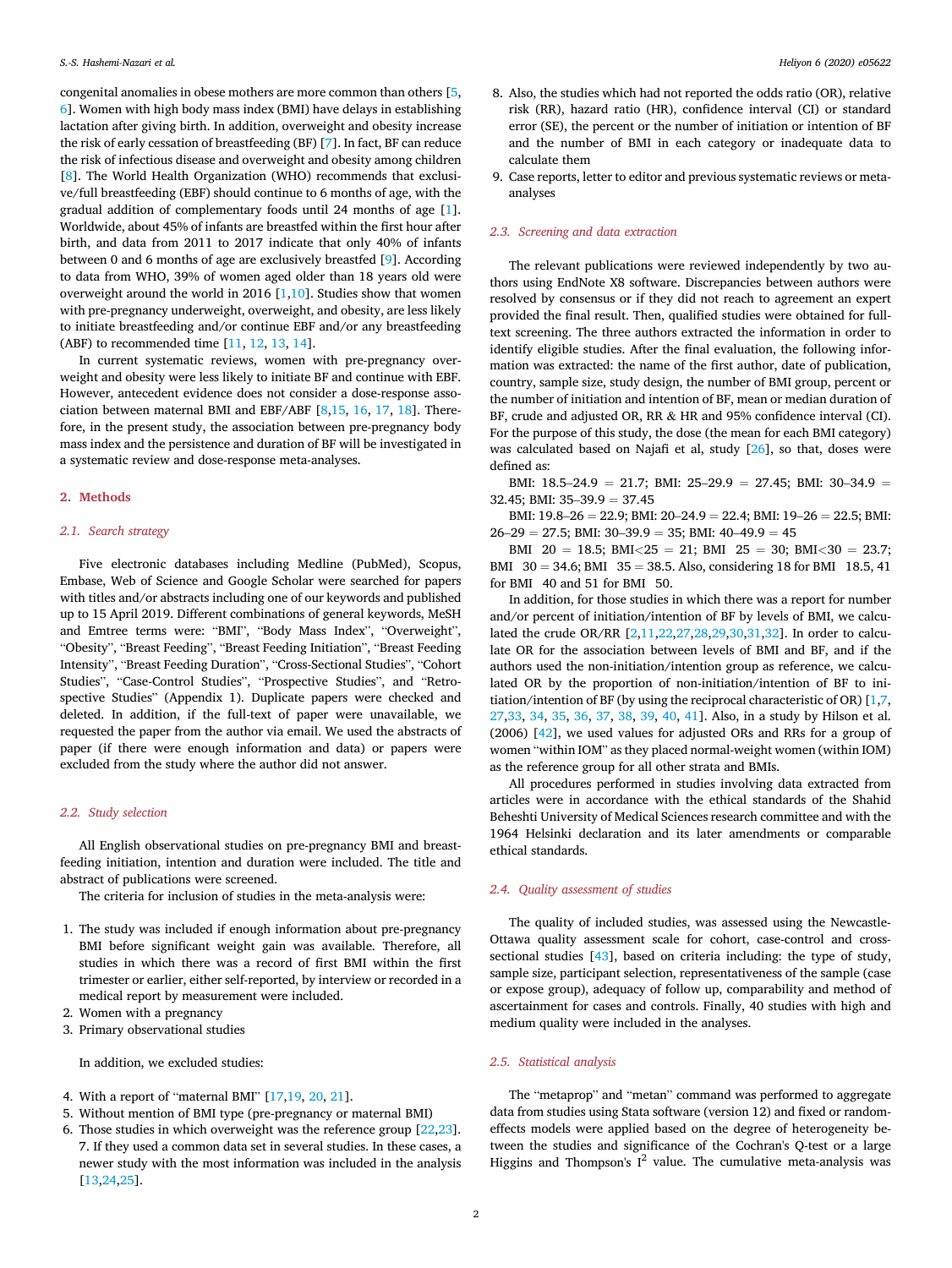<span id="page-3-0"></span>

Figure 1. Flow diagram of the study selection process and including publications for the dose-response meta-analysis of pre-pregnancy BMI and breastfeeding initiation, intention and duration.

performed using the "metacum" command and standard error for the prevalence of BF was calculated by the binomial distribution formula. The pooled effects of pre-pregnancy BMI levels (with 95% CI) on BF initiation, intention and duration were presented separately as odds ratio (OR), relative risk (RR) and hazard ratio (HR). In order to investigate the dose-response relationship, the two-stage random-effects meta-analysis was performed using the "dosresmeta" function in <sup>R</sup> software (version 3.5.2). In this analysis, the studies which had not reported the percent or the number of BF initiation and the number of BMI in each level were excluded then linear, quadratic and cubic spline models were used to evaluate the relationship between pre-pregnancy BMI (dose) and BF initiation. Different models were fitted to the data and the best model was chosen according to the AIC and BIC. The dose-response analysis for the duration of BF was not performed due to the low number of studies. In addition, the funnel plot, Begg's and Egger's test were applied to examine the publication bias using "metafunnel" and "metabias" command in Stata software.

#### 3. Results

Consistent with standard meta-analysis techniques, the PRISMA guidelines, Up to April 2019, thirty-three studies with percent or number of initiation/intention or duration of BF and thirty-two studies with the effect of pre-pregnancy BMI on BF initiation, intention and duration were included in the present study [\(Figure](#page-3-0) 1). The studies were conducted in 17 countries. More details about the studies are shown in Appendix 2.

<span id="page-3-1"></span>

|  | <b>Table 1.</b> The overall prevalence of EBF and ABF by pre-pregnancy BMI $(kg/m2)$ levels. |
|--|----------------------------------------------------------------------------------------------|

| Type of BF                            |                                                                   | Underweight   | Normal        | Overweight    | Obesity (Class I, II, III) |
|---------------------------------------|-------------------------------------------------------------------|---------------|---------------|---------------|----------------------------|
| <b>EBF</b>                            | Prevalence %                                                      | 48.4          | 61.6          | 53.9          | 37.8                       |
|                                       | 95% CI                                                            | $12.2 - 85.6$ | $42.6 - 78.9$ | 33.6–73.6     | 23.8-52.9                  |
|                                       | No. of studies                                                    | 6             | 24            | 20            | 30                         |
|                                       | Prevalence %                                                      | 75.9          | 72.1          | 68.7          | 64.4                       |
|                                       | 95% CI                                                            | 62.9-86.8     | 63.5-79.9     | 60.4-76.3     | 59.4-69.2                  |
|                                       | No. of studies                                                    | 3             | 14            | 8             | 18                         |
| ABF<br>Not Reported<br>EBF and/or ABF | Prevalence %                                                      | 86            | 86.5          | 77.3          | 71.8                       |
|                                       | 95% CI                                                            | 82.7-88.9     | 83.6-89.1     | $69.1 - 84.5$ | 68.3-75.1                  |
|                                       | No. of studies                                                    | 9             | 27            | 28            | 29                         |
|                                       | Prevalence %                                                      | 73.6          | 75.6          | 68.2          | 58.3                       |
|                                       | 95% CI                                                            | 68.7-78.2     | 72.2-78.9     | 61.8-74.3     | $55.2 - 61.4$              |
|                                       | No. of studies                                                    | 18            | 65            | 56            | 77                         |
|                                       | $EBF = Exclusive$ /Full Breastfeeding; $ABF = Any$ Breastfeeding. |               |               |               |                            |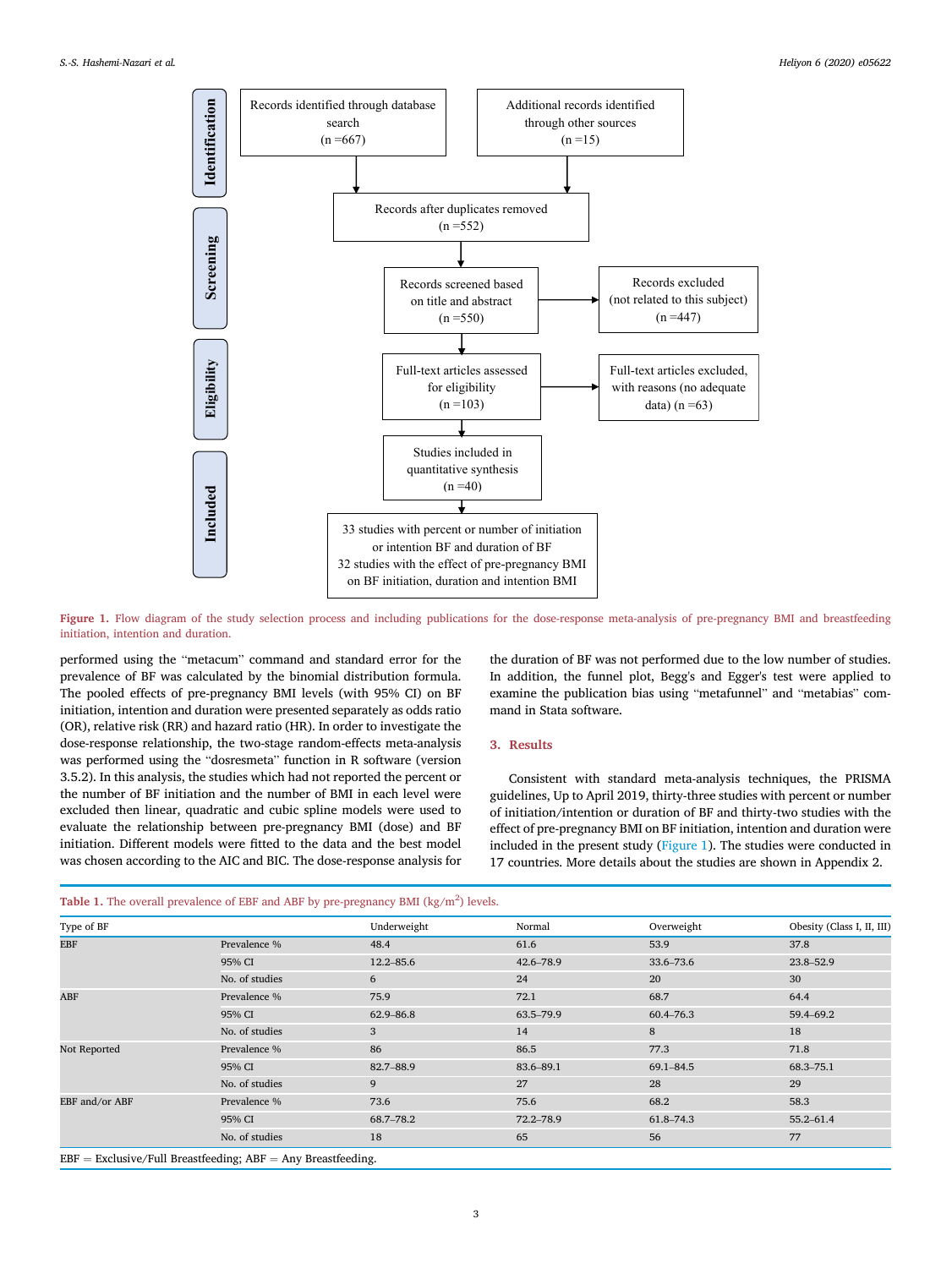#### <span id="page-4-4"></span>Table 2. The overall effect of pre-pregnancy BMI  $(kg/m^2)$  on the cessation of EBF and ABF in BMI levels.

| <b>BMI</b> Categories                                                                      | Crude Odds Ratio    |                                 |                          |                          | Adjusted Odds Ratio           |                            |                          |          |
|--------------------------------------------------------------------------------------------|---------------------|---------------------------------|--------------------------|--------------------------|-------------------------------|----------------------------|--------------------------|----------|
|                                                                                            | No. of studies      | OR (95% CI)                     | P for Heterogeneity      | $I^2(%)$                 | No. of studies                | OR (95% CI)                | P for Heterogeneity      | $I^2(%)$ |
| Underweight                                                                                | 25                  | $1.3b$ (1.18–1.42)              | < 0.0001                 | 83.6                     | 9                             | $1.14a$ (1.12–1.17)        | < 0.0001                 | 30.7     |
| Normal                                                                                     | 68                  |                                 | ٠                        | $\overline{\phantom{0}}$ | 30                            |                            | $\overline{\phantom{a}}$ | ٠        |
| Overweight                                                                                 | 62                  | $1.37b$ (1.10–1.70)             | < 0.0001                 | 99.6                     | 29                            | $1.24^{\circ}$ (1.14–1.34) | 0.001                    | 89.7     |
| Obesity (Class I, II, III)                                                                 | 77                  | $1.72^{\mathrm{b}}$ (1.56–1.89) | < 0.0001                 | 96.3                     | 28                            | $1.47^{\circ}$ (1.23-1.75) | < 0.0001                 | 98.4     |
| <b>BMI</b> Categories<br>Underweight                                                       | Crude Relative Risk |                                 |                          |                          | <b>Adjusted Relative Risk</b> |                            |                          |          |
|                                                                                            | No. of studies      | RR (95% CI)                     | P for Heterogeneity      | $I^2(%)$                 | No. of studies                | RR (95% CI)                | P for Heterogeneity      | $I^2(%)$ |
|                                                                                            | 18                  | $1.18^{\circ}$ (1.11–1.25)      | < 0.0001                 | 86.1                     | $\overline{4}$                | $1^a(0.89-1.11)$           | 0.98                     | 39.6     |
| Normal                                                                                     | 55                  |                                 |                          | ٠                        | 6                             |                            |                          | ٠        |
| Overweight                                                                                 | 44                  | $1.18b$ (1.03–1.35)             | < 0.0001                 | 99.6                     | 6                             | $1.05a$ (1.01–1.1)         | 0.01                     | 24.4     |
| Obesity (Class I, II, III)                                                                 | 64                  | $1.32^{\mathrm{b}}$ (1.25–1.40) | < 0.0001                 | 96.1                     | $\overline{4}$                | $1.18a$ (1.03–1.36)        | 0.01                     | ٠        |
| <b>BMI</b> Categories<br>Underweight<br>Normal<br>Overweight<br>Obesity (Class I, II, III) | Crude Hazard Ratio  |                                 |                          |                          | <b>Adjusted Hazard Ratio</b>  |                            |                          |          |
|                                                                                            | No. of studies      | HR (95% CI)                     | P for Heterogeneity      | $I^2(%)$                 | No. of studies                | HR (95% CI)                | P for Heterogeneity      | $I^2(%)$ |
|                                                                                            |                     |                                 | $\overline{\phantom{a}}$ | ٠                        | $\overline{2}$                | $1^a(0.84-1.19)$           | 0.99                     | ٠        |
|                                                                                            |                     |                                 | $\overline{\phantom{a}}$ | ٠                        | 6                             | $\mathbf{1}$               | $\sim$                   | ۰        |
|                                                                                            |                     |                                 | $\overline{\phantom{a}}$ | ٠                        | 3                             | $1.17a$ (1.05–1.31)        | 0.005                    | ٠        |
|                                                                                            | $\sim$              |                                 | $\overline{\phantom{a}}$ | ٠                        | 5                             | $1.69a$ (1.43–2)           | < 0.001                  | 20.8     |

<span id="page-4-1"></span> $\rm{EBF}=\rm{Exclusive/Full}$  Breastfeeding; ABF  $=$  Any Breastfeeding.  $^{\rm a}$  Fixed effect model.

<span id="page-4-0"></span>**b** Random effect model.

#### 3.1. The overall prevalence of BF initiation/intention by pre-pregnancy BMI levels

EBF: The overall prevalence of EBF was 48.4, 61.6, 53.9, and 37.8% for underweight, normal, overweight and obese women, respectively ([Table](#page-3-1) 1).

ABF: The overall prevalence of ABF was 75.9, 72.1, 68.7, and 64.4% for underweight, normal, overweight and obese women, respectively ([Table](#page-3-1) 1).

Not Reported: The overall prevalence of BF in studies that did not report the type of BF was 86, 86.5, 77.3, and 71.8% for underweight, normal, overweight and obese women, respectively [\(Table](#page-3-1) 1).

EBF and/or ABF: The overall prevalence of EBF and/or ABF was 73.6, 75.6, 68.2, and 58.3% for underweight, normal, overweight and obesity, respectively [\(Table](#page-3-1) 1).

### 3.2. The cumulative prevalence of BF initiation/intention among women

Based on the cumulative meta-analysis, the trend of BF prevalence among underweight, normal, overweight and obese women decreased from 2001 to 2019.

### 3.3. The overall effect of pre-pregnancy BMI on the risk of BF cessation

Crude and adjusted odds ratio: The overall crude estimate for odds of BF cessation among underweight, overweight and obese women were

#### <span id="page-4-5"></span>Table 3. The overall effect of pre-pregnancy BMI  $(kg/m^2)$  on the breastfeeding duration in BMI levels.

| <b>BMI</b> Categories                                                                                                        | Crude Odds Ratio    |                            |                          |                          | Adjusted Odds Ratio           |                            |                          |           |
|------------------------------------------------------------------------------------------------------------------------------|---------------------|----------------------------|--------------------------|--------------------------|-------------------------------|----------------------------|--------------------------|-----------|
|                                                                                                                              | No. of studies      | OR (95% CI)                | P for Heterogeneity      | $I^2(%)$                 | No. of studies                | OR (95% CI)                | P for Heterogeneity      | $I^2$ (%) |
| Underweight                                                                                                                  |                     | $0.85(0.62 - 1.16)$        | 0.3                      |                          | $\mathbf{1}$                  | $0.84(0.62 - 1.13)$        | 0.25                     | 53        |
|                                                                                                                              | $\overline{4}$      |                            | $\sim$                   | ۰                        | $\overline{4}$                | $\mathbf{1}$               |                          |           |
|                                                                                                                              | $\overline{4}$      | $1.14^a(1.05-1.25)$        | 0.002                    | $\overline{a}$           | $\overline{4}$                | $1.07a$ (0.98–1.19)        | 0.13                     | 50.2      |
| Obesity (Class I, II, III)                                                                                                   | $\overline{2}$      | $1.22a$ (1.11–1.35)        | < 0.0001                 | 43.3                     | $\overline{2}$                | $1.18a$ (1.06–1.32)        | 0.003                    | 41.7      |
| <b>BMI</b> Categories                                                                                                        | Crude Relative Risk |                            |                          |                          | <b>Adjusted Relative Risk</b> |                            |                          |           |
|                                                                                                                              | No. of studies      | RR (95% CI)                | P for Heterogeneity      | $I^2(%)$                 | No. of studies                | RR (95% CI)                | P for Heterogeneity      | $I^2(%$   |
| Underweight                                                                                                                  | $\mathbf{1}$        | $0.97(0.81 - 1.15)$        | 0.72                     |                          | 3                             | $0.96a$ (0.92-1.23)        | 0.04                     | 12.9      |
|                                                                                                                              | 5                   | $\mathbf{1}$               | $\overline{\phantom{a}}$ | ٠                        | 7                             | $\mathbf{1}$               | $\overline{\phantom{a}}$ |           |
| Overweight                                                                                                                   | 5                   | $1.04a$ (0.95–1.15)        | 0.33                     | $\overline{\phantom{a}}$ | $7\overline{ }$               | $1.08a$ (1.06–1.1)         | < 0.001                  | 39.1      |
| Obesity (Class I, II, III)                                                                                                   | 5                   | $0.95^a(0.85-1.06)$        | 0.36                     | 53.5                     | 11                            | $1.21^{\circ}$ (1.12–1.31) | $<$ 0.001                | 78        |
| Normal<br>Overweight<br>Normal<br><b>BMI</b> Categories<br>Underweight<br>Normal<br>Overweight<br>Obesity (Class I, II, III) | Crude Hazard Ratio  |                            |                          | Adjusted Hazard Ratio    |                               |                            |                          |           |
|                                                                                                                              | No. of studies      | HR (95% CI)                | P for Heterogeneity      | $I^2(% )$                | No. of studies                | HR (95% CI)                | P for Heterogeneity      | $I^2(%$   |
|                                                                                                                              | $\overline{2}$      | $1.27a$ (0.98–1.64)        | 0.06                     | ٠                        | $\overline{4}$                | $1.02^a (0.95 - 1.09)$     | 0.47                     | 18.4      |
|                                                                                                                              | $\overline{4}$      | $\mathbf{1}$               | $\overline{\phantom{a}}$ | $\overline{a}$           | 6                             | $\mathbf{1}$               |                          |           |
|                                                                                                                              | $\overline{4}$      | $1.02^a(0.90-1.16)$        | 0.69                     | 62.9                     | 6                             | $1.12^{\circ}$ (1.02–1.22) | < 0.001                  | 64.2      |
|                                                                                                                              | 6                   | $1.18^{\circ}$ (0.93-1.49) | 0.003                    | 69.9                     | 6                             | $1.26^{\circ}$ (1.06–1.49) | < 0.001                  | 55.9      |
| <sup>a</sup> Fixed effect model.                                                                                             |                     |                            |                          |                          |                               |                            |                          |           |

<span id="page-4-3"></span><span id="page-4-2"></span>**b** Random effect model.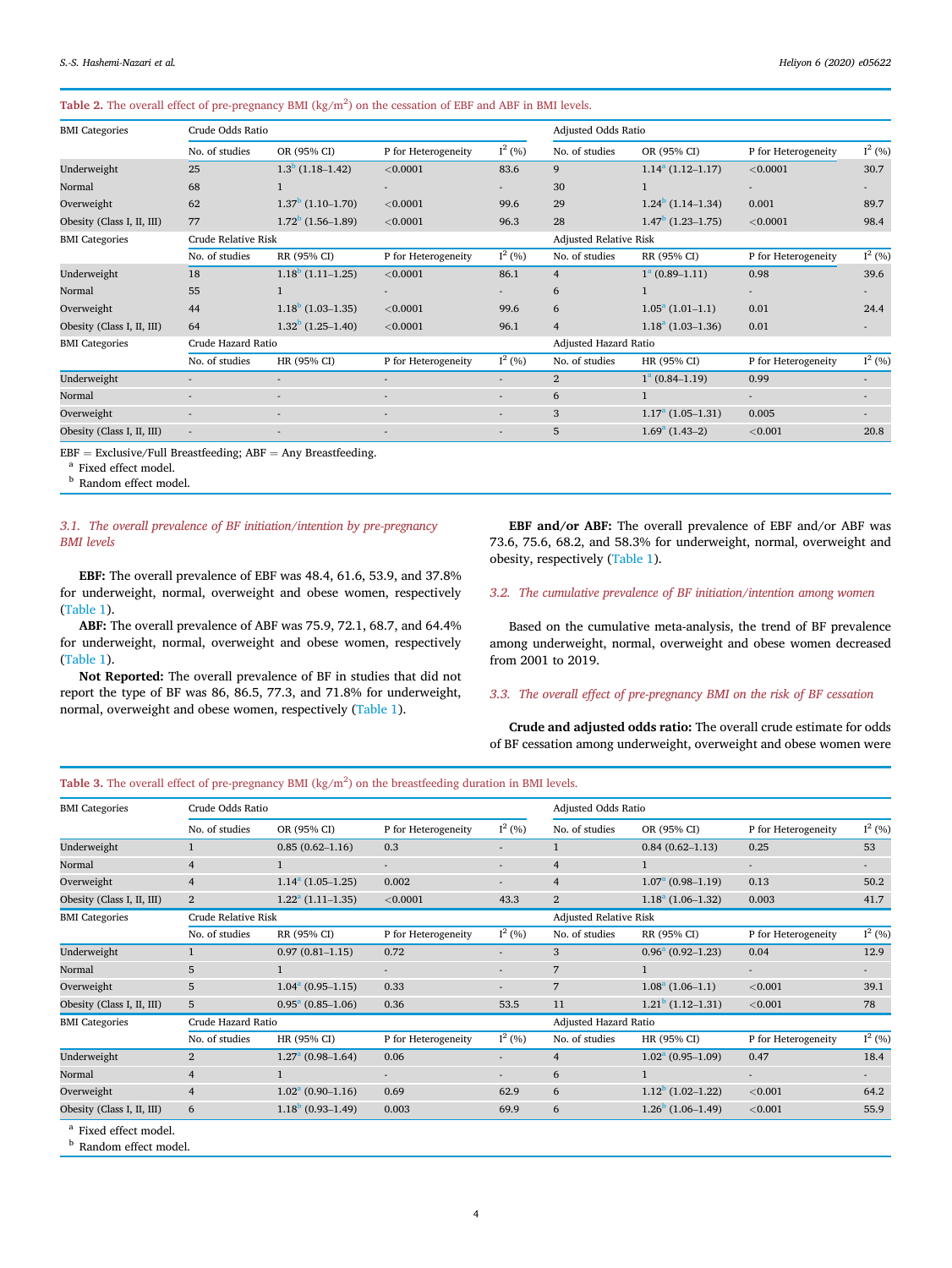<span id="page-5-0"></span>

Figure 2. The dose-response relationship of BMI ( $kg/m<sup>2</sup>$ ) and risk of BF cessation based on the linear model and crude and adjusted OR; the solid line represents the fitted linear trend and dash line represents the 95% confidence interval.

1.3, 1.37, and 1.72, respectively. The corresponding values for adjusted OR were 1.14, 1.24, and 1.47, respectively ([Table](#page-4-4) 2).

Crude and adjusted relative risk: The overall crude estimate for the risk of BF cessation among underweight, overweight and obese women were 1.18, 1.18 and 1.32, respectively. The corresponding values for adjusted RR were 1, 1.05, and 1.18, respectively ([Table](#page-4-4) 2).

Adjusted hazard ratio: The adjusted hazard for BF cessation in underweight, overweight and obese women were 1, 1.17, and 1.69, respectively ([Table](#page-4-4) 2).

#### 3.4. The overall effect of pre-pregnancy BMI on the risk of short-time BF

Crude and adjusted odds ratio: The crude point estimate for odds of short-time BF among underweight, overweight and obese women were 0.85, 1.14, and 1.22, respectively. The corresponding values for adjusted OR were 0.84, 1.07, and 1.18, respectively ([Table](#page-4-5) 3).

Crude and adjusted relative risk: The crude point estimate for the risk of short-time BF among underweight, overweight and obese women were 0.97, 1.04 and 0.95, respectively. The corresponding values for adjusted RR were 0.96, 1.08, and 1.21, respectively [\(Table](#page-4-5) 3).

Crude and adjusted hazard ratio: The crude estimate of hazard for short-time BF among underweight, overweight and obese women were 1.27, 1.02 and 1.18, respectively. The corresponding values for adjusted HR were 1.02, 1.12 and 1.26, respectively ([Table](#page-4-5) 3).

#### 3.5. Dose-response association between pre-pregnancy BMI and risk of BF cessation

Using dose-response meta-analysis, there was a significant linear association between risk of BF cessation and pre-pregnancy BMI. Based on crude and adjusted OR models, the risk of BF cessation increased by 4%  $(OR = 1.04; 95\% CI: 1.02–1.05)$  with an increase in a unit of BMI ([Figure](#page-5-0) 2). In addition, based on crude and adjusted RR models, the risk of BF cessation increases by 2% and 1% (crude  $RR = 1.02$ ; 95% CI: 1.01–1.03 and adjusted RR = 1.01; 95% CI: 0.99–1.02) with an increase in one unit of BMI [\(Figure](#page-6-0) 3).

#### 3.6. Publication bias of risk of BF cessation in women

The Begg's and Egger's test indicates that there is no publication bias in the present study (except in the crude odds ratio of the risk of BF cessation) ( $p > 0.05$ ).

#### 4. Discussion

More than one-third of women, aged over 18 years old, were classified as being overweight in 2016 [[1](#page-7-0)[,44](#page-8-32)], with many independent bodies projecting increases, globally, in the coming years [\[45](#page-8-33)[,46](#page-8-34)]. Empirical data exists to suggest that women with pre-pregnancy underweight, overweight, and obesity, are less probable to initiate BF, and/or continue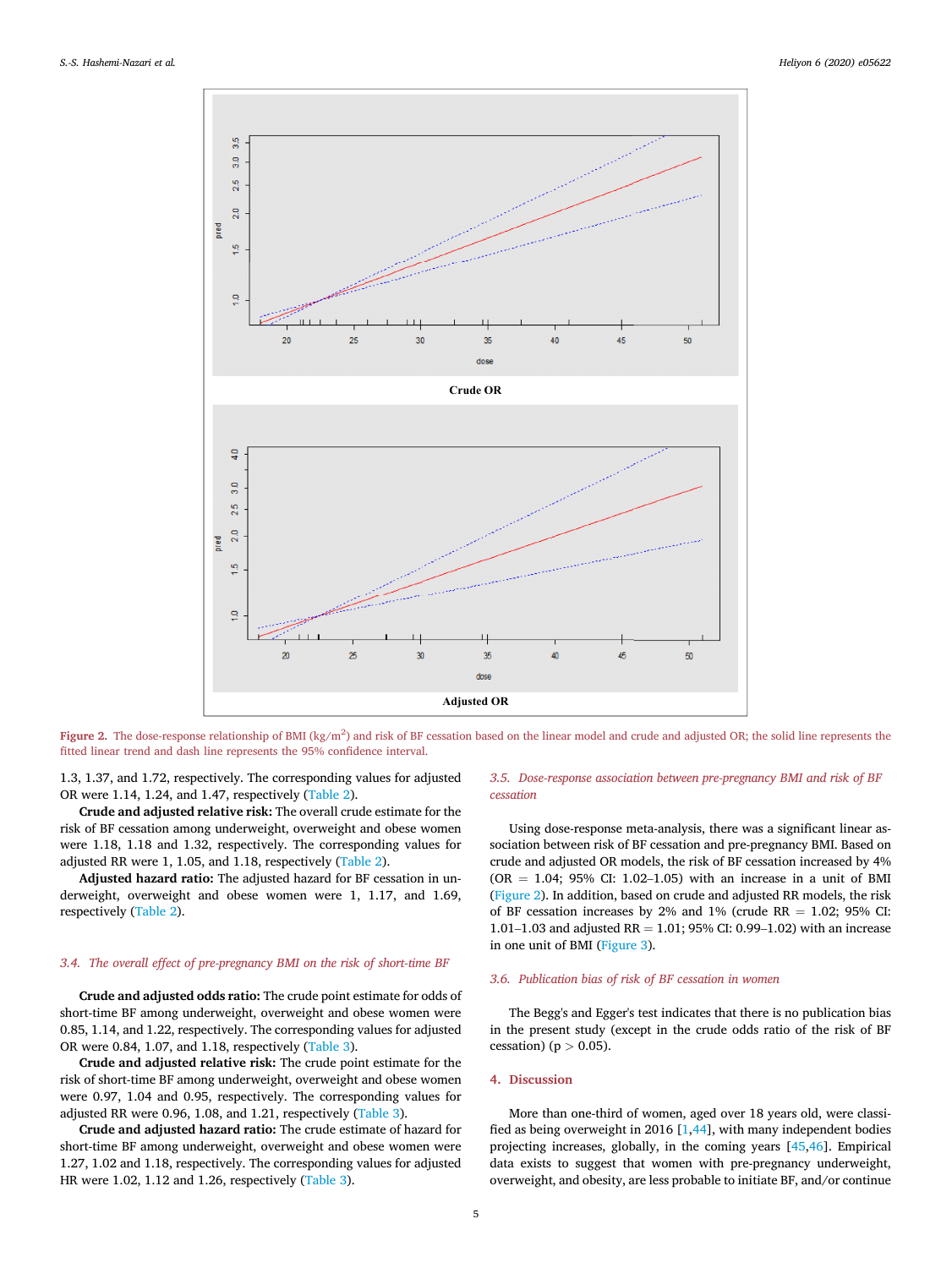<span id="page-6-0"></span>

Figure 3. The dose-response relationship of BMI ( $kg/m<sup>2</sup>$ ) and risk of BF cessation based on the linear model and crude and adjusted RR; the solid line represents the fitted linear trend and dash line represents the 95% confidence interval.

EBF, and/or any breastfeeding (ABF) [\[11,](#page-7-10) [12](#page-8-0), [13,](#page-8-1) [14](#page-8-2)]. Previously, it has been reported that women with pre-pregnancy overweight and obesity were less likely to initiate BF and continue with EBF. However, such available evidence does not consider a dose-response association between maternal BMI and EBF/ABF [[8](#page-7-7),[15,](#page-8-3) [16](#page-8-4), [17,](#page-8-5) [18](#page-8-6)]. Therefore, in the present study, we sought to investigate the association between pre-pregnancy BMI and the persistence and duration of BF in a systematic review and dose-response meta-analyses. In accordance with the aim of this study, we found that the trend of BF prevalence among underweight, normal weight, overweight and obese women decreased from 2001 to 2019, the lowest prevalence was related to overweight and obesity. Accordingly, overweight and obese women were more likely (in terms of relative risk, hazard ratio and odds ratio) to not initiate, or cease, EBF/ABF, as compared to normal-weight women. Furthermore, there was a significant linear association between risk of BF cessation and pre-pregnancy BMI, where the risk of BF cessation increased by 4% per 1-unit increase of BMI.

In a previous systematic review, Turcksin et al. (2014) reported that obese women plan to BF for a shorter period and are less likely to initiate and continue BF than normal-weight counterparts [[16\]](#page-8-4); in the present study, this assertion was affirmed statistically, where we also incorporated a robust, hitherto unseen, dose-response meta-analysis. It is important to discern why adverse BF outcomes are more prevalent among overweight and obese women. One conceivable explanation relates to the axiom that women with excess weight will have larger

breasts, which can act as a mechanical barrier, and therein have a negative impact on milk production, secretion and infant latching [\[47](#page-8-35)]. A significantly higher prevalence of obese women report difficulties BF, including cracked nipples, fatigue or difficulty initiating BF, whilst resident on the maternity ward, at 1- and 3-months post-partum, respectively, in comparison with normal-weight counterparts [\[28](#page-8-16)]. Concerning milk supply, in comparison to normal-weight counterparts, obese women have a significantly lower milk transfer, more likely to perceive their milk supply as insufficient, and are more likely to report feeling uncomfortable BF at 3 months in social contexts [\[28](#page-8-16)]. The further putative explanation for the finding that overweight and obesity is associated with negative BF outcomes includes, that excessive adipose tissue acts as a reservoir of progesterone, and this can be an obstacle to the generation and secretion of lactogenesis II [\[42\]](#page-8-30), which influences BF initiation [\[48](#page-8-36)]. However, in Garcia et al. (2016) it was reported that, in the overweight women, the indicative function of body fat was limited, suggesting that overweight may only have a limited impact on breastfeeding initiation [\[15](#page-8-3)]; although contrastingly, we found that even being classified as overweight was associated with negative BF outcomes. Further, having excess weight is associated with a plethora of injurious comorbidities, including the history of cesarean-section delivery, gestational diabetes, and postpartum complications, which, coincidentally, are also strongly associated with poor BF outcomes [\[49](#page-8-37)]. In addition, increasing evidence indicates that the quantity and the quality of human milk may be, in part, modulated by body composition [\[50](#page-8-38)], suggesting that problems associated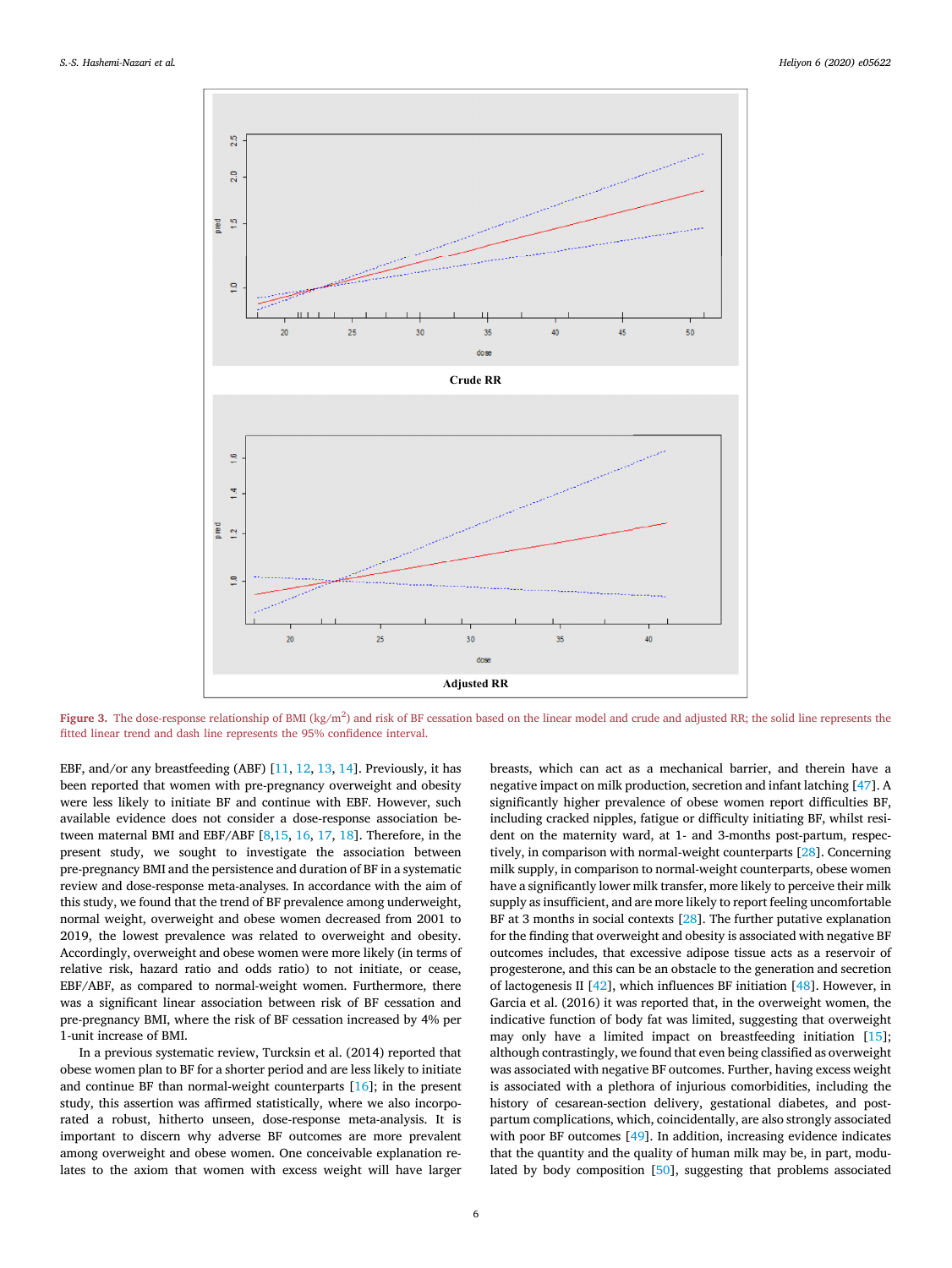S.-S. Hashemi-Nazari et al. Heliyon 6 (2020) e05622

with BF may be entwined with diet. Meyer et al. (2017) demonstrated that maternal diet significantly alters the milk microbiome, human milk oligosaccharides (HMO) composition, and abundance of gut-associated taxa [\[51](#page-8-39)]. Whilst postnatally, Burchenal et al. (2017) reported that the quality of carbohydrate consumed at 2-weeks and 4-months postpartum is associated with human breast milk quality, suggesting that modifiable factors, such as diet, may deleteriously impact bioactive components [[52\]](#page-8-40).

This systematic review and meta-analysis highlighted that overweight and obesity have negative associations with BF. In addition, there is also strong evidence to suggest that obesity is an independent cause of pregnancy and delivery complications, before BF has commenced, conceivably influencing intentions to BF [\[53](#page-8-41), [54](#page-8-42), [55](#page-8-43), [56](#page-8-44)]. Although there is a paucity of data available on the associated cost induced by the pregnancy of obese women, Galtier-Dereure et al [[55\]](#page-8-43) reported that the cost for the obese mothers was five times higher than for the normal-weight mothers. Moreover, offspring of obese mothers have a higher risk for intrauterine fetal death [\[57](#page-8-45)[,58](#page-8-46)], congenital abnormalities [[57\]](#page-8-45), head trauma, shoulder dystocia, brachial plexus lesions, fractures of the clavicle [\[59](#page-8-47)] and increased risk of mortality within the first year [[60,](#page-8-48) [61\]](#page-8-49); whilst paradoxically, BF is associated with the amelioration of many of these injurious pathologies. In this systematic review and meta-analysis, a number of negative BF outcomes are identified in obese women. Findings from this review suggest that health care professionals should consider obese women at risk for poor BF success and that they merit additional attention. To optimize the BF practice in overweight and obese women, health care professionals could facilitate additional education and assistance for BF, starting before conception, and into the post-partum period. Breastfeeding promotion interventions and counseling practices targeted at overweight and obese women specifically should be developed and tested for efficacy before implementation to ensure successful initiation and continuation of BF, notwithstanding, however, such interventions require tactful planning so to avoid weight-related stigma.

#### 4.1. Strengths and limitations

The strengths of this review include that it reports the synthesis of the currently available evidence, whilst concurrently providing hitherto unseen quantitative evidence, in the form of a dose-response metaanalysis, and contains a large, overall sample. Some limitations of this review also should be noted. The measurement of exposures and outcomes include self-report values, and it has been reported that women often overstate their height and underreport their weight, which could yield inaccurate BMI reports. In addition, recall bias would be generated when BF was self-reported, and as such, it is conceivable that the association could be of greater magnitude considering that the exposures may be underestimated, and may have recall bias. Furthermore, an important point that needs to be highlighted is that BF is a cultural issue that varies among countries [[62\]](#page-8-50), and thus, more detailed, culturally specific trials must be conducted.

#### 4.2. Conclusions

Findings from the present study suggest that BF rates are lowest in women who are overweight or obese, and there is a significantly greater hazard, relative risk, and odds ratio, respectively, for overweight and obese women to not initiate, or cease, EBF/ABF. Finally, we found that there is a significant linear association between risk of BF cessation and pre-pregnancy BMI, where the risk of BF cessation increases by 4% per 1 unit increase of BMI. Clearly, the influence of excessive weight on BF is multifaceted, with psychological, physiological, emotional and mechanical barriers all, likely, having mediating roles. Health care professionals and other key stakeholders should be aware of the impact excess weight, and that women who are overweight or obese should be encouraged with continued access to guidance, counseling and support, starting from conception, to maximize BF outcomes.

#### **Declarations**

#### Author contribution statement

All authors listed have significantly contributed to the development and the writing of this article.

#### Funding statement

This work was supported by the Student Research Committee, Shahid Beheshti University of Medical Sciences (1397/69239).

#### Data availability statement

Data is included in supplementary material.

#### Declaration of interests statement

The authors declare no conflict of interest.

#### Additional information

Supplementary content related to this article has been published online at [https://doi.org/10.1016/j.heliyon.2020.e05622.](https://doi.org/10.1016/j.heliyon.2020.e05622)

#### Acknowledgements

This study is related to the project NO 1397/69239 from "Student Research Committee", Shahid Beheshti University of Medical Sciences, Tehran, Iran. We also appreciate the "Student Research Committee" and "Research & Technology Chancellor" in Shahid Beheshti University of Medical Sciences for their financial support of this study.

#### <span id="page-7-0"></span>References

- <span id="page-7-1"></span>[1] L. van Rossem, A. Oenema, E.A. [Steegers,](http://refhub.elsevier.com/S2405-8440(20)32465-8/sref1) H.A. Moll, V.W. Jaddoe, A. Hofman, et al., Are starting and continuing [breastfeeding](http://refhub.elsevier.com/S2405-8440(20)32465-8/sref1) related to educational background? The [generation](http://refhub.elsevier.com/S2405-8440(20)32465-8/sref1) <sup>R</sup> study, Pediatrics <sup>123</sup> (6) (2009) e1017–[e1027.](http://refhub.elsevier.com/S2405-8440(20)32465-8/sref1)
- <span id="page-7-2"></span>[2] A. [Tehranian,](http://refhub.elsevier.com/S2405-8440(20)32465-8/sref2) L. Hosseini, S. Nariman, B. Eslami, H. Rastad, F. Aghajani, The association between [prepregnancy](http://refhub.elsevier.com/S2405-8440(20)32465-8/sref2) body mass index and breastfeeding duration in Iranian [women,](http://refhub.elsevier.com/S2405-8440(20)32465-8/sref2) J. Compr. Pediatr. 8 (3) (2017).
- <span id="page-7-3"></span>[3] R.C. Tarrant, K.M. Younger, M. [Sheridan-Pereira,](http://refhub.elsevier.com/S2405-8440(20)32465-8/sref3) M.J. White, J.M. Kearney, The prevalence and determinants of [breast-feeding](http://refhub.elsevier.com/S2405-8440(20)32465-8/sref3) initiation and duration in a sample of women in [Ireland,](http://refhub.elsevier.com/S2405-8440(20)32465-8/sref3) Publ. Health Nutr. <sup>13</sup> (6) (2010) <sup>760</sup>–[770](http://refhub.elsevier.com/S2405-8440(20)32465-8/sref3).
- <span id="page-7-4"></span>[4] G.D. Dinsa, Y. Goryakin, E. Fumagalli, M. Suhrcke, Obesity and [socioeconomic](http://refhub.elsevier.com/S2405-8440(20)32465-8/sref4) status in [developing](http://refhub.elsevier.com/S2405-8440(20)32465-8/sref4) countries: a systematic review, Obes. Rev. 13 (11) (2012) [1067](http://refhub.elsevier.com/S2405-8440(20)32465-8/sref4)–[1079.](http://refhub.elsevier.com/S2405-8440(20)32465-8/sref4)
- <span id="page-7-5"></span>[5] M.L. Watkins, S.A. [Rasmussen,](http://refhub.elsevier.com/S2405-8440(20)32465-8/sref5) M.A. Honein, L.D. Botto, C.A. Moore, Maternal obesity and risk for birth defects, [Pediatrics](http://refhub.elsevier.com/S2405-8440(20)32465-8/sref5) <sup>111</sup> (5 Pt 2) (2003) <sup>1152</sup>–[1158.](http://refhub.elsevier.com/S2405-8440(20)32465-8/sref5)
- <span id="page-7-6"></span>[6] Y. Linne, Effects of obesity on women's reproduction and [complications](http://refhub.elsevier.com/S2405-8440(20)32465-8/sref6) during [pregnancy,](http://refhub.elsevier.com/S2405-8440(20)32465-8/sref6) Obes. Rev. : Off. J. Int. Assoc. Study Obesity <sup>5</sup> (3) (2004) <sup>137</sup>–[143.](http://refhub.elsevier.com/S2405-8440(20)32465-8/sref6)
- <span id="page-7-7"></span>[7] S.J. de Jersey, K. Mallan, J. Forster, L.A. Daniels, A [prospective](http://refhub.elsevier.com/S2405-8440(20)32465-8/sref7) study of [breastfeeding](http://refhub.elsevier.com/S2405-8440(20)32465-8/sref7) intentions of healthy weight and overweight women as predictors of [breastfeeding](http://refhub.elsevier.com/S2405-8440(20)32465-8/sref7) outcomes, Midwifery <sup>53</sup> (2017) <sup>20</sup>–[27](http://refhub.elsevier.com/S2405-8440(20)32465-8/sref7).
- <span id="page-7-8"></span>[8] B.L. Horta, C. Loret de Mola, C.G. Victora, Long-term [consequences](http://refhub.elsevier.com/S2405-8440(20)32465-8/sref8) of breastfeeding on [cholesterol,](http://refhub.elsevier.com/S2405-8440(20)32465-8/sref8) obesity, systolic blood pressure and type 2 diabetes: a systematic review and [meta-analysis,](http://refhub.elsevier.com/S2405-8440(20)32465-8/sref8) Acta paediatrica (Oslo, Norway <sup>104</sup> (467) (2015) <sup>30</sup>–[37.](http://refhub.elsevier.com/S2405-8440(20)32465-8/sref8)
- <span id="page-7-9"></span>[9] X. Cai, T. Wardlaw, D.W. Brown, Global trends in exclusive [breastfeeding,](http://refhub.elsevier.com/S2405-8440(20)32465-8/sref9) Int. [Breastfeed.](http://refhub.elsevier.com/S2405-8440(20)32465-8/sref9) J. 7 (1) (2012) 12.
- <span id="page-7-10"></span>[10] H. Soltani, M. Arden, Factors associated with [breastfeeding](http://refhub.elsevier.com/S2405-8440(20)32465-8/sref10) up to 6 months [postpartum](http://refhub.elsevier.com/S2405-8440(20)32465-8/sref10) in mothers with diabetes, J. Obstet. Gynecol. Neonatal Nurs. : J. Obstet. Gynecol. [Neonatal](http://refhub.elsevier.com/S2405-8440(20)32465-8/sref10) Nurs. <sup>38</sup> (5) (2009) <sup>586</sup>–[594.](http://refhub.elsevier.com/S2405-8440(20)32465-8/sref10)
- [11] A. Winkvist, A.L. Brantsaeter, M. [Brandhagen,](http://refhub.elsevier.com/S2405-8440(20)32465-8/sref11) M. Haugen, H.M. Meltzer, L. Lissner, Maternal [prepregnant](http://refhub.elsevier.com/S2405-8440(20)32465-8/sref11) body mass index and gestational weight gain are associated with initiation and duration of [breastfeeding](http://refhub.elsevier.com/S2405-8440(20)32465-8/sref11) among Norwegian mothers, J. Nutr. <sup>145</sup> (6) [\(2015\)](http://refhub.elsevier.com/S2405-8440(20)32465-8/sref11) <sup>1263</sup>–[1270.](http://refhub.elsevier.com/S2405-8440(20)32465-8/sref11)